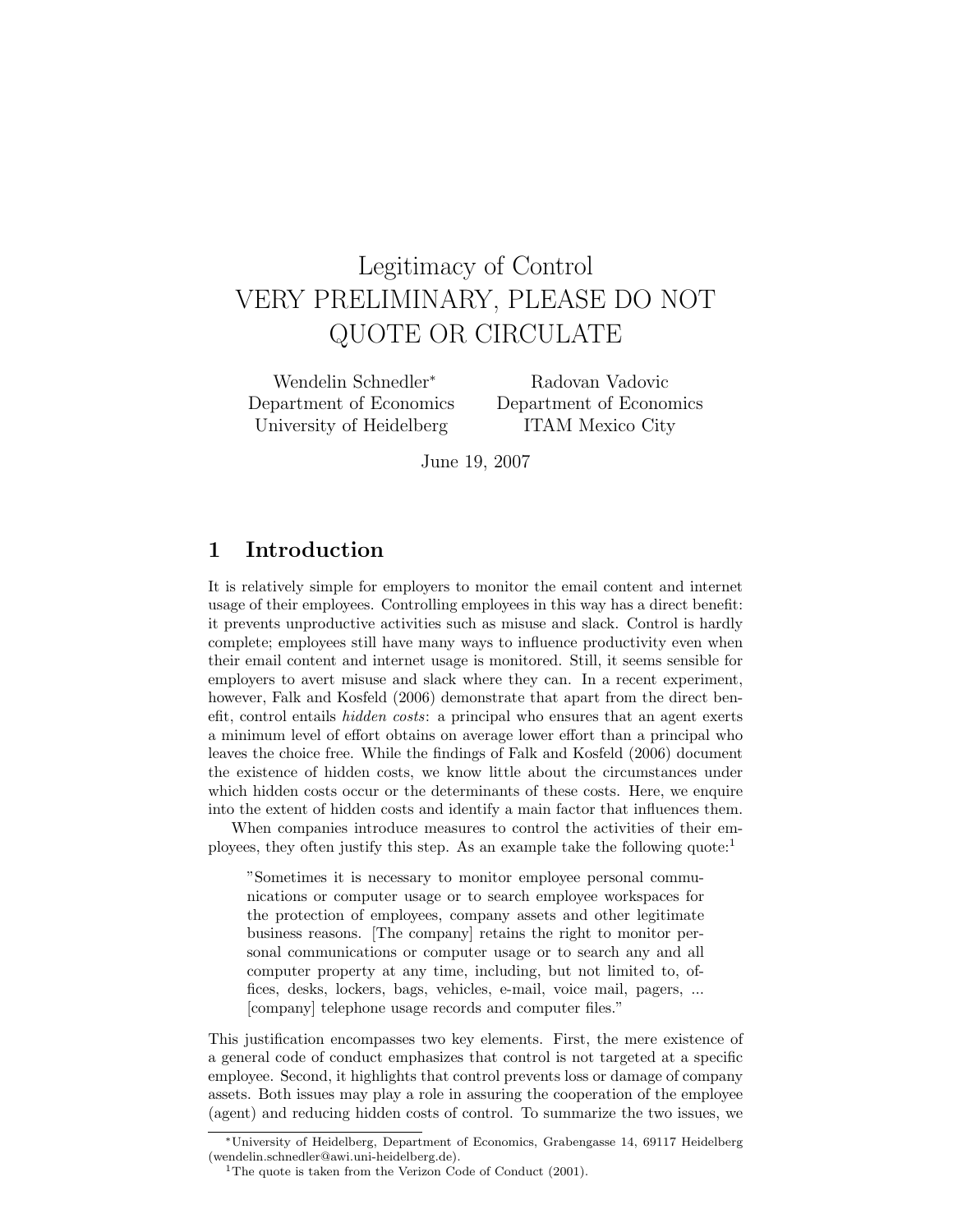call control legitimate (i) if it is not exclusively aimed at the agent or (ii) if it protects the endowment of the principal rather than forces the agent to give up some of his endowment. Our central hypothesis is that control leads to lower hidden costs of control if it is legitimate and to higher hidden costs when it is not.

In the setting examined by Falk and Kosfeld (2006), control is not legitimate: it is exclusively aimed at the agent and forces him to exert effort. In order to study hidden costs of control when control is legitimate, we consider two variations of their setting. In the first, the principal (e.g. the employer) does not know whether she faces the agent or someone who exerts minimal effort. In practice, this someone could be another worker. In order to clarify our point and maintain experimental control, we represent this someone by a pre-programmed robot. In the second variation, control does not touch the agent's endowment but protects the endowment of the principal. Both variation as well as the central treatments of Falk and Kosfeld belong to a larger class of games, which we label control games.

If we want to formalize the idea of legitimacy of control and its effect on hidden costs in control games, we need an explanation why hidden costs of control arise in the first place. Hidden costs do not occur when the agent is selfish, inequity averse (in the sense of Ernst Fehr and Klaus Schmidt 1999 ), cares about payoff-intentions (see e.g. (Matthew Rabin, 1993; Martin Dufwenberg and Georg Kirchsteiger, 2004; Armin Falk and Urs Fischbacher, 2006) or for any mixture of these types. Tore Ellingsen and Magnus Johannesson (2007) provide a sufficiently rich model to account for hidden costs of control that includes different types of principals as well as an agent with belief-dependent preferences. Here, we follow an idea suggested by Falk and Kosfeld (2006) and simply suppose that the agent is guilt averse (see Dufwenberg and Charness (2006), Battigalli and Dufwenberg (2005)). The intuition for hidden costs then is the following. Control by the principal signals her low (pessimistic) expectations about the effort of the agent. If the agent is guilt averse, than he has incentives to meet these expectations and would indeed choose a lower effort than if left uncontrolled. We examine this argument more carefully and use an explicit model to demonstrate that this is not the only equilibrium behavior in control games with guilt-averse agents. We then propose a legitimacy criterion that reflects our idea that control is legitimate if it protects assets or is not directly aimed at the agent. This criterion helps us select what we believe is the most reasonable behavior and will imply hypothesis that we then test experimentally.

Applying the legitimacy criterion to the two situations that we described earlier, we obtain the following predictions. In these situations when controlling is legitimate, it should not be costly. The reason is that in contrast to the Falk and Kosfeld setup, where controlling action had a clear interpretation as a principal's concern of receiving a low effort from the agent, in our framework there is another (legitimate) purpose for controlling. Namely, the protection of one's own property in the first case and a protection against low effort from an external source (e.g., a different, lazy agent) in the second case. In both cases,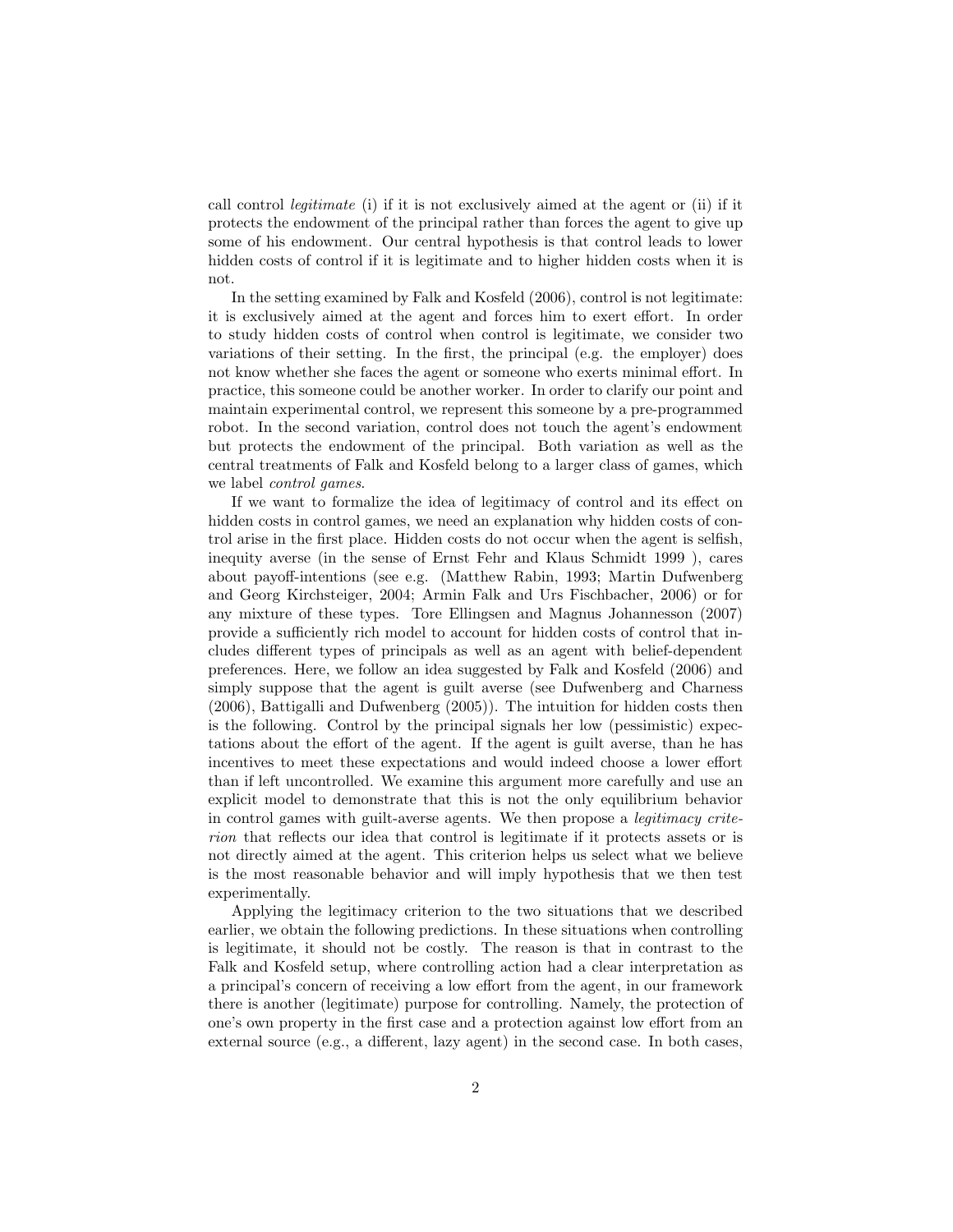if the agent finds controlling legitimate, i.e., does not perceive it as a signal of low expectations by the principal, then this would lead him to choose the same effort in both cases: when controlled and when not controlled. In other words, the hidden costs of control would vanish. This is indeed what we observe in our experiments.

The presence of a guilt-averse agent is not the only possible explanation for the observation that the agent provides lower effort when he is controlled. For example, the agent may exhibit some form of indirect reciprocity and punish the principal not because she lowered his payoff but because she restricted his options. Based on this idea, we would predict costs of control to be present even if it prevents theft or when it is not exclusively aimed at the agent. Another explanation is that control is a signal of the principal's type. Control may for example indicate that the principal herself would not provide voluntary effort as an agent. A non-selfish agent may want to punish such a selfish principal while rewarding a principal who –like him– is non-selfish. Notice that this idea cannot explain hidden costs as equilibrium behavior because selfish principals would have an incentive to imitate non-selfish principals and obtain more effort by not controlling.

The remainder of the paper is organized as follows. Section 2 provides a model to explain hidden costs of control, introduces a formal notion of legitimacy, and presents the resulting predictions. Section 4 describes the experimental and econometrical procedures while Section 5 lists our results. Finally, Section 6 summarizes our findings.

## 2 Explaining hidden costs of control

In this section, we describe a class of games that encompasses most of the treatments of Falk and Kosfeld (2006). We show that if the agent is sufficiently guilt-averse, there are two types of equilibria: open-door equilibria, where the principal does not control, and closed-door equilibria, where she controls. Based on the idea of legitimacy, we then introduce a refinement that for some parameter values eliminates the open-door equilibria. Given our refinement, we then predict no hidden costs of control for these values.

#### 2.1 Players, strategy space, and monetary payoffs

The players in the game are a risk-neutral principal (she) and an agent (he). The principal decides whether to impose a minimal effort requirement. The agent chooses an effort, x, where x is limited by an initial positive endowment  $\pi^0$ .  $x \leq \pi_A^0$ . Effort costs the agent x but leads to a benefit of 2x for the principal. Extending the game by Falk and Kosfeld, we want to allow for the possibility that the principal's action is not specifically aimed at the agent. We do this by introducing a chance move that determines whether the principal interacts with the agent or with a selfish robot that always chooses the minimal effort. Let us summarize the sequence. First, the principal decides on the minimal effort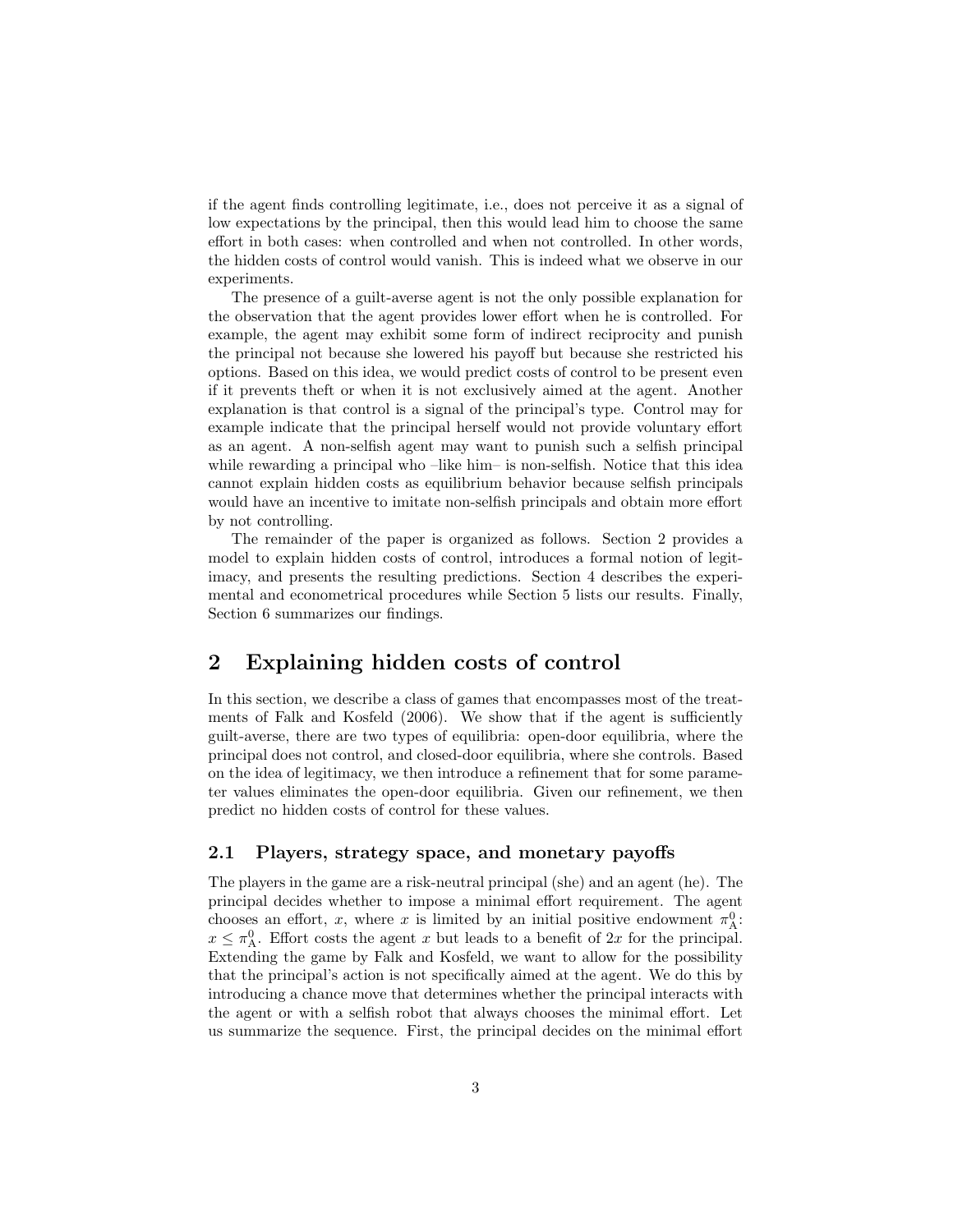requirement  $y \in \{x_L, \underline{x}\},\$  where  $x_L \leq 0$  and  $x_L < \underline{x} < \pi_A^0$ . We say that the principal controls if she requires  $y = x$  and does not control otherwise. Second, nature decides whether the principal interacts with the agent or receives the minimal effort requirement y, where  $p > 0$  denotes the probability of interaction with the agent. If principal and agent interact, the agent chooses an effort level x from the set  $\{y, \ldots, \pi_A^0\}$ . The strategy of the agent is a pair  $(x^{nc}, x^c)$  which specifies an effort choice for each of the two possible choices by the principal. In order to distinguish these choices, we define a label function:

$$
s(y) = \begin{cases} \n\text{nc} & \text{if } y = \underline{x} \\ \n\text{c} & \text{if } y = x \text{L} \n\end{cases}
$$

The effort choice of the agent is then denoted by  $x^{s(y)}$ , i.e.  $x^{c}$  when the principal controlled the agent  $(y = \underline{x})$  and  $x^{\text{nc}}$  when the principal did not control  $(y = x_{\text{L}})$ . Given that principal and agent interact, the monetary payoffs are:

$$
\pi_A^1(y, x) = \pi_A^0 - x
$$
 for the agent and (1)

$$
\pi_{\mathcal{P}}^1(y, x) = \pi_{\mathcal{P}}^0 + 2 \cdot x \text{ for the principal}, \tag{2}
$$

where  $\pi_{\rm P}^0 \geq 0$  is the initial endowment of the principal. If the principal does not interact with the agent, the agent has no effort costs and his payoff is the initial endowment. Since the selfish robot does not exert any voluntary, the principal gets only the payoff from the required effort. Summarizing, the monetary payoffs when principal and agent do not interact are:

$$
\pi_A^1(y, x) = \pi_A^0
$$
 for the agent and (3)

$$
\pi_{\mathcal{P}}^1(y, x) = \pi_{\mathcal{P}}^0 + 2 \cdot y \text{ for the principal.} \tag{4}
$$

Given specific parameter values and a particular strategy of the agent, the principal may be indifferent between controlling or leaving the choice free. This occurs, for example, if an agent encounters the principal with certainty  $p = 1$ and does not condition effort on control. As a rule to break the indifference, we assume that the principal controls when she is indifferent.<sup>2</sup>

Notice that the treatments considered by Falk and Kosfeld (2006) are special cases of the described setting.<sup>3</sup> In their treatments, principal and agent interact with certainty  $(p = 1)$  and the minimum requirement is larger than zero  $(x > 0)$ . This implies that control is always aimed specifically at the agent and that it always forces the agent's payoff below his endowment. The class of games considered here is broader and later allows us to describe and experimentally study determinants of costs of control.

#### 2.2 Hidden costs of control

Before we introduce behavioral assumptions that generate hidden costs of control, we need to define formally what we mean by hidden costs of control. If

<sup>&</sup>lt;sup>2</sup>The assumption can be justified by a continuity argument in the example: for a probability of interaction that is slightly lower than one  $(p < 1)$ , the principal strictly prefers to control.

<sup>3</sup>The only exception is the gift-exchange treatment GE10.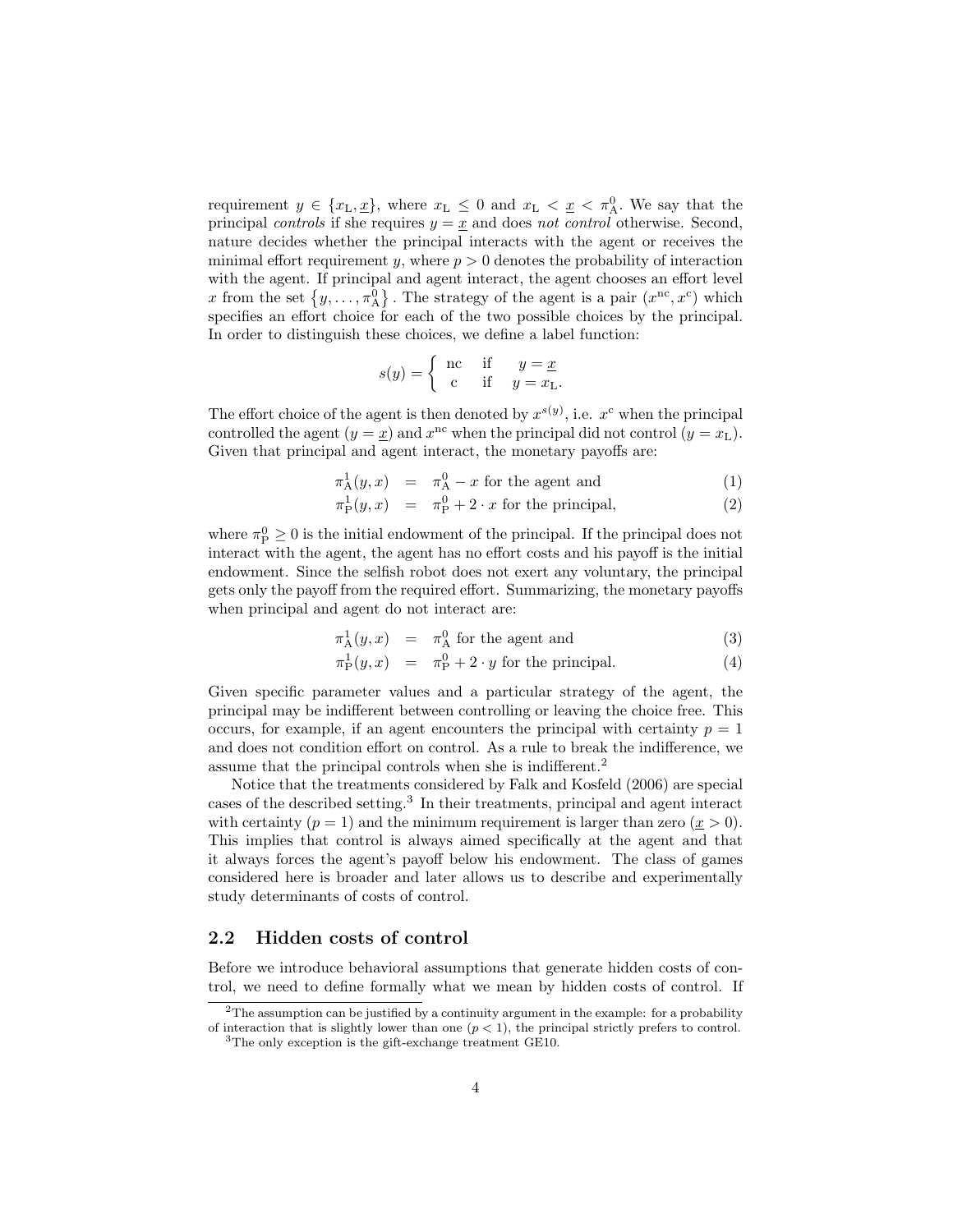the principal controls the agent, the overall effect of control on the principal's payoff is  $2 \cdot (x^c - x^{nc})$ . It is possible to distinguish between two effects of control. The first effect is direct: when the principal controls the agent, the agent can no longer choose effort below the minimum requirement  $\underline{x}$ . This direct effect of control implies that the principal's payoff increases by  $2 \cdot (x - x^{nc})$  but only if the agent exerts effort below the required level when he is not controlled  $(x<sup>nc</sup> < x)$ . Otherwise control has no direct effect on the payoff. The second effect is indirect or behavioral. It is indirect in the sense that the agent responds to control without being forced to do so. For example, the agent may exert an effort above the minimum requirement when he is not controlled  $(x^{nc} > x)$  and just fulfil the requirement when being controlled  $(x^c = \underline{x})$ . Or he may voluntarily increase effort when being controlled  $(x^{c} > x^{nc} > x)$ . These and other voluntary responses by the agent make up for the remainder of the overall effect of control. The indirect effect is thus the overall effect of control on the principal's payoff minus the direct effect:

$$
2 \cdot (x^{\mathrm{c}} - x^{\mathrm{nc}}) - 2 \cdot \left\{ \begin{array}{ll} \frac{x}{0} - x^{\mathrm{nc}} & \text{if } x^{\mathrm{nc}} < \frac{x}{2} \\ 0 & \text{if } x^{\mathrm{nc}} \ge \frac{x}{2} \end{array} \right\} . \tag{5}
$$

Unlike the direct effect of control, which is never harmful to the principal, this indirect effect may be positive, zero, but also negative. In the latter case, we speak of *hidden costs of control*. This definition leads us immediately to a necessary and sufficient condition for the presence of hidden costs of control:<sup>4</sup> the effort under no control has to be larger than with control  $(x^{nc} > x^{c})$ . Equipped with this condition, we can now examine under which circumstances hidden costs of control occur.

## 2.3 Guilt-aversion

Guilt aversion provides a possible explanation for why an agent works less when he is controlled: by controlling, the principal conveys her low expectations about the effort of the agent who then feels less guilty supplying such low effort. In what follows, we examine this argument more carefully. Our model is very basic but rich enough to explain costs of control.<sup>5</sup> Let  $\alpha = (\alpha^c, \alpha^{nc})$  represent the principal's (first-order) belief about the agent's strategy conditional on control and no control. Let  $\beta$  represent the agent's second-order belief about the principal's first-order belief  $\alpha$ <sup>6</sup> Denote the first moments of  $\beta$  by  $\mu = (\mu^c, \mu^{nc})$ . So,  $\mu^c$  is the effort that the agent believes the principal expects from him under control and  $\mu^{\text{nc}}$  that under no control.

The presence of a guilt averse agent implies that the agent has a utility function which depends on his belief about what the principal expects him to do. If he does not meet the principal's expectations then he suffers from guilt.

<sup>&</sup>lt;sup>4</sup>If  $x^{\text{nc}} > x^{\text{c}}$  it follows that  $x^{\text{nc}} > x$  and hence the indirect effect is negative. Conversely if  $x^c \geq x^{nc}$  then the indirect effect is non-negative because  $x^c - x^{nc} \geq \underline{x} - x^{nc}$ .

 $5$ For much deeper and more complete discussion of guilt-aversion, see Battigalli and Dufwenberg (2006).

 ${}^{6}$ Higher order beliefs could be defined accordingly but are not needed for our analysis.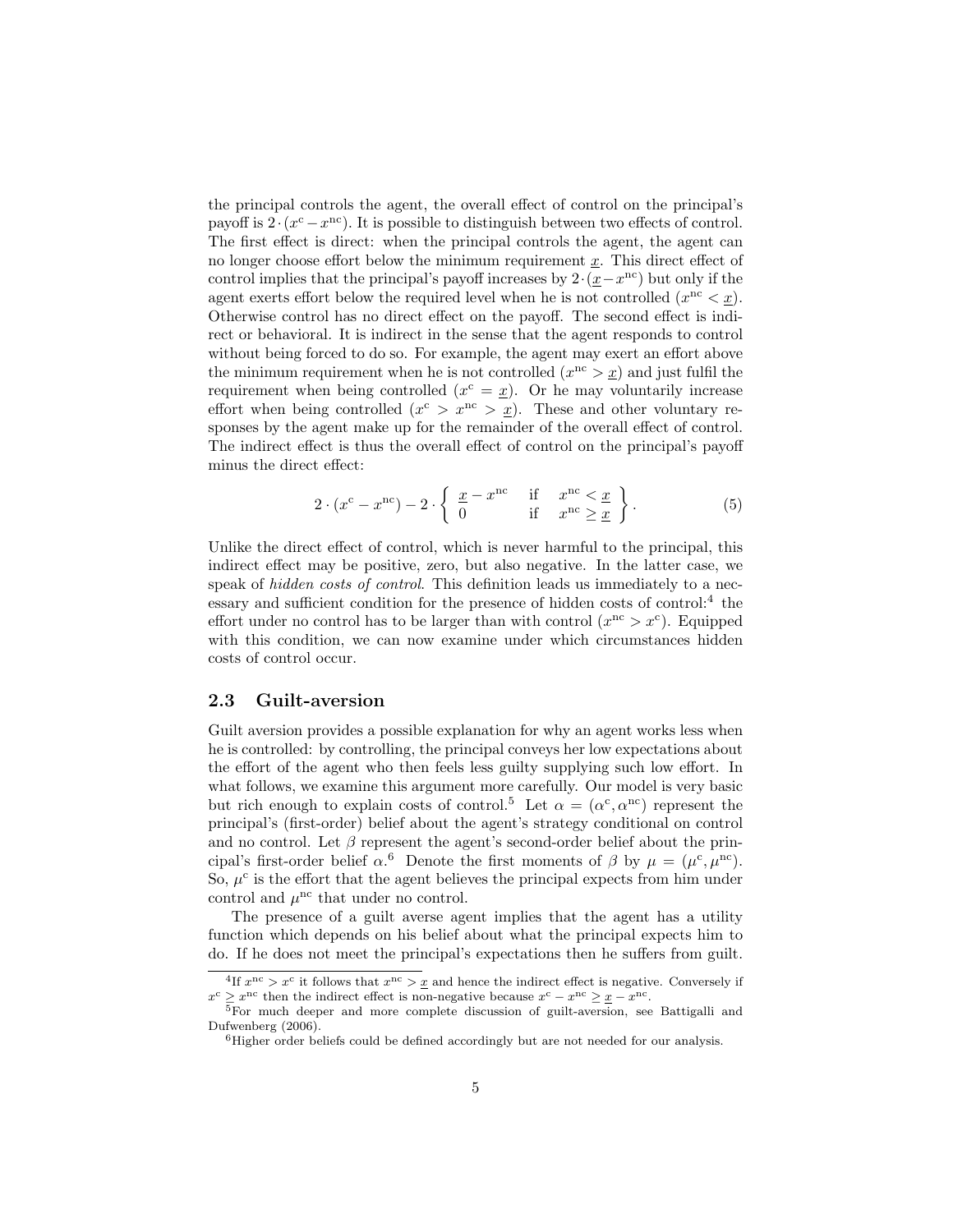Let  $G_A$  represent the extent to which the agent is "hurt" if he does not meet the principal's expectations. More specifically, let the guilt of the agent for a given belief  $\beta$  and a strategy profile,  $(y, x^{s(y)})$  be measured by:

$$
G_{\mathcal{A}}\left((y, x^{s(y)}) \mid \beta\right) = \theta \max\left[0, \left(\pi_{\mathcal{P}}^{0} + 2\mu^{s(y)}\right) - \left(\pi_{\mathcal{P}}^{0} + 2x^{s(y)}\right)\right]
$$

$$
= \theta \max\left[0, 2(\mu^{s(y)} - x^{s(y)})\right],
$$

where  $\theta$  is a parameter to describe the degree of guilt-aversion which we assume to be sufficiently large:<sup>7</sup>  $\theta > 1/2$ . The overall utility from monetary payoffs and guilt is:

$$
u_{A} (y, (x^{nc}, x^{c}) | \alpha_{A}) = \pi_{A}^{1} (y, x^{s(y)}) - G_{A}
$$
  
\n
$$
u_{P} (y, (x^{nc}, x^{c}) | \alpha_{A}) = \pi_{P}^{1} (y, x^{s(y)}) .
$$
\n(6)

By introducing guilt into the agent's utility we have made his utility beliefdependent. This turns the game into a psychological game which was first formalized by Geanakoplos, Pearce, and Stacchetti (1989). Our model, however, goes beyond the scope of their framework since we allow not only the initial belief but also an updated belief (the belief after observing the decision of the principal) to enter the agent's utility function. In that sense our analysis is consistent with Battigalli and Dufwenberg (2005) who extend the framework of Geanakoplos, Pearce, and Stacchetti to dynamic games.

## 2.4 Open and closed-door equilibria

In this section, we analyse behavior in the class of games described in Section 2.1 when the agent is guilt-averse. As an equilibrium concept, we employ the sequential equilibrium introduced by Battigalli and Dufwenberg (forthcoming).<sup>8</sup> There are two different types of equilibria that can occur.

Open-door equilibrium: The principal expects the agent to exert (substantially) more effort if she leaves the choice free and requires no minimum effort. The agent meets the principal's expectations and chooses a higher effort if he is not controlled:

$$
xnc - xc = \munc - \muc > \frac{1 - p}{p} (\underline{x} - x_{\text{L}}).
$$
 (7)

In the treatments of Falk and Kosfeld, where the probability of interaction is one,  $p = 1$ , the condition on beliefs reduces to

$$
xnc - xc = \munc - \muc > 0.
$$
 (8)

<sup>&</sup>lt;sup>7</sup>If  $\theta \leq 1/2$  marginal costs of exerting effort always exceed the marginal guilt and guiltaverse agents act like selfish agents.

<sup>8</sup>This equilibrium is an extension of the sequential equilibrium by Kreps and Wilson for games with guilt-averse players. In any such equilibrium, beliefs are correct. Here, this means  $\alpha = \beta$ .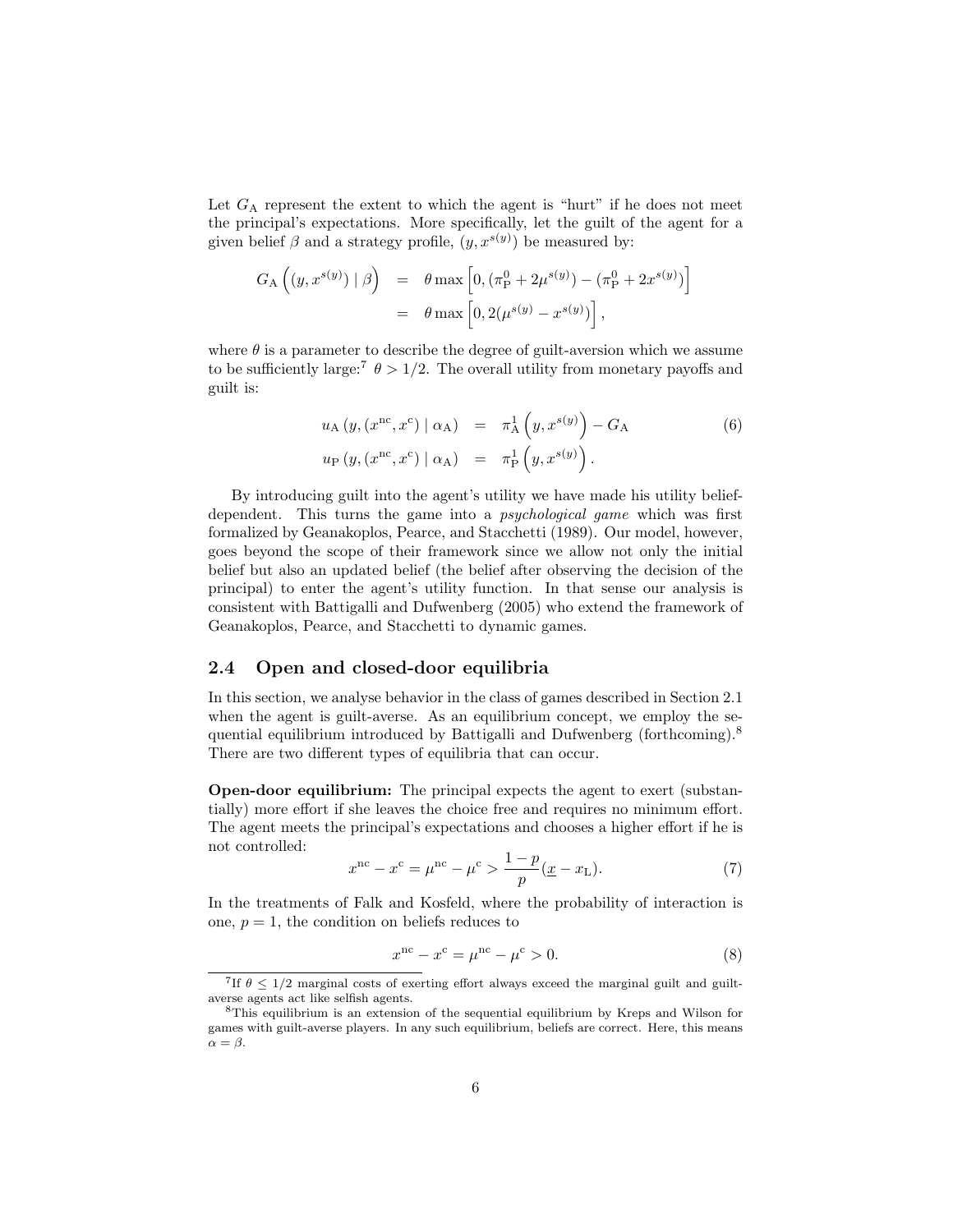Closed-door equilibrium: The principal does not expect the agent to exert (substantially) more effort if she leaves the choice free and requires a minimum effort. The agent meets the principal's expectations and his effort under no control is not much larger than if he is controlled:

$$
xnc - xc = \munc - \muc \le \frac{1 - p}{p} (\underline{x} - x_{\text{L}}).
$$
 (9)

Again, the condition simplifies if principal and agent always interact:

$$
xnc - xc = \munc - \muc \le 0.
$$
 (10)

What is the relationship between these equilibrium candidates and hidden costs of control? For the case of a certain interaction between principal and agent, we compare conditions (8) and (10) to see that hidden costs of control are only present in the open-door equilibrium. More generally, it can be shown that costs of control are always larger in the open-door than in the closed-door equilibrium (see Proposition 4 in the appendix).

In order to study the determinants of costs of control, we have to answer which equilibrium type arises under which conditions? Unfortunately, both types simultanously exist whenever the probability of interaction is sufficiently large (see Proposition 3 in the appendix). Thus, we have no theoretical guidance with respect to the presence and extent of costs of control.

From inequalities (7) and (9), it can be seen that off-equilibrium beliefs play a crucial role for the type of equilibrium. In the next section, we restrict these off-equilibrium beliefs following our intuition that a certain behavior of the principal may be considered legitimate. This enables us later to eliminate the open-door equilibrium for certain parameter values.

## 2.5 Legitimacy

We have seen that a guilt-averse agent leads to multiple equilibria that differ in their off-equilibrium beliefs and in the hidden costs of control, respectively. The purpose of this section is to formalize our concept of legitimacy and use it to restrict off-equilibrium beliefs. It is, however, not our aim to provide a general refinement. Rather, we focus on the class of games introduced earlier.

Let us reconsider the Verizon example and our intuition what renders control legitimate in a world where there is no control yet. A preliminary condition seems to be that a worker who does not misuse company's assets for private purposes should not be directly affected by control. We formalize this by requiring that a legitimate action should not force the agent's payoff below the equilibrium payoff, i.e. the payoff without control. While this restricts the direct effect of control on the agent, legitimacy also seems to be driven by indirect effects. Even if the worker is willing to put in effort rather than shirk, control means that his freedom to do with his endowment as he pleases is limited by control. Such a limitation may be regarded as harassment unless Verizon has a specific reason to impose it. This idea is reflected in our two main conditions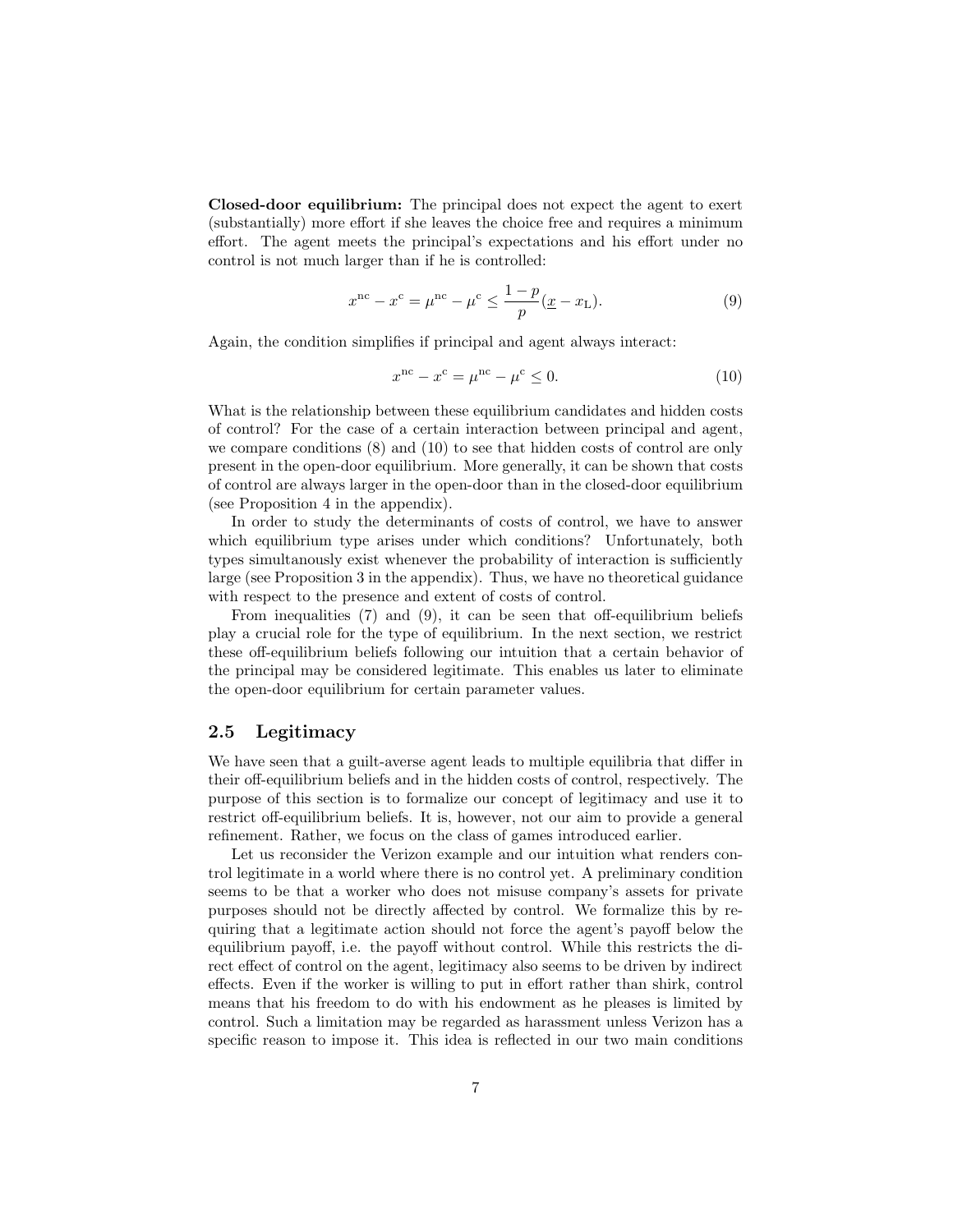for legitimacy: either the action does not touch the agent's endowment or it must increase the principal's payoff. We summarize these considerations in the following definition.

Definition 1 (Legitimate Deviation) Let  $(y^*, x^*)$  be a profile of equilibrium actions and associated payoffs  $\pi_A^*$ ,  $\pi_P^*$ . Then, a deviation of the principal  $\tilde{y}$  is legitimate if and only if there is an action  $x \in A(\tilde{y})$  such that

$$
\pi_A^1(\tilde{y}, x) \ge \pi_A^* \text{ and } \tag{11}
$$

$$
(i) \ \pi_A^0 \le \pi_A^1(\tilde{y}, x) \ \text{or} \ (ii) \ \pi_P^1(\tilde{y}, x) > \pi_P^*.
$$
 (12)

When  $\tilde{y}$  violates at last one of these conditions it is not a legitimate deviation.

How does the principal affect the beliefs of the agent if she unexpectedly controls? We belief the answer depends on the legitimacy of control. Suppose the legitimacy conditions are not met and that the agent is simply harassed. Then, the principal can hardly expect the agent to exert the same effort as without control. In other words, beliefs of the agent about the principal's expectations fall when control is enforced without legitimation. On the other hand, the agent probably reacts quite differently if he regards control to be legitimate. Then, the principal may well expect the agent to exert the same effort as before. Accordingly, the beliefs of the agent about the principal's expectations do not fall. We formalize this idea in the following definition.

Definition 2 (Legitimacy Criterion) Consider an equilibrium  $(x^*, y^*)$ . This equilibrium fulfills the legitimacy criterion if and only if the agent's beliefs about the principal's expectations  $\alpha_A(\tilde{y})$  following a deviation  $\tilde{y}$ , weakly first-order stochastically dominates the equilibrium belief  $\alpha_A(y^*)$  whenever  $\tilde{y}$  is legitimate:

 $\tilde{y}$  legitimate  $\Leftrightarrow \alpha_A(\tilde{y}) \geq_{FSD} \alpha_A(y^*)$ .

Appealing to the moments of the agent's beliefs, we can rephrase the criterion in the following way: whenever a deviation  $\tilde{y}$  is legitimate, the expected belief about effort cannot be lower  $\mu^{s(\tilde{y})} \geq \mu^{s(y^*)}$ . In words, the agent does not believe that the principal expects more voluntary effort of him if (and only if) the principal takes a non-legitimate action. In the next section, we examine under which conditions the open- and closed-door equilibria meet the legitimacy criterion.

## 2.6 Legitimate behavior by the principal

Deviating from control is always legitimate because the agent can ensure to keep his endowment by playing the lowest possible effort  $x_L$  (for a fully-fledged argument see Lemma 2 in the appendix). The legitimacy definition thus reflects the idea that it is legitimate if the principal does not control the agent. More interesting is the question when it is legitimate that the principal controls the agent. This is the case either if control does not reduce the endowment of the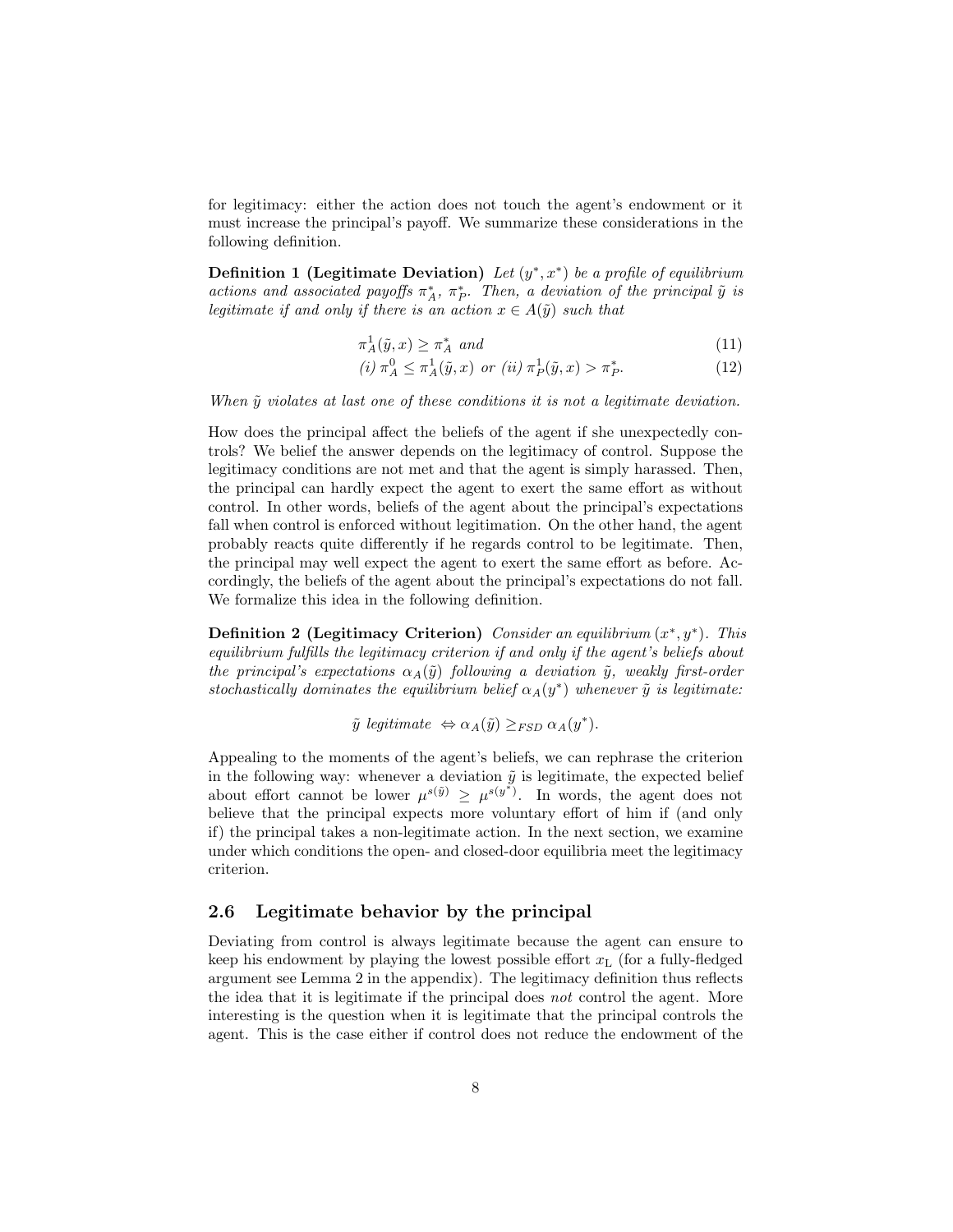agent  $(\underline{x} \leq 0)$  or if there is some probability that the principal does not interact with the agent  $(p < 1)$  (details are in Lemma 3 in the appendix). Recall that for the setting examined by Falk and Kosfeld, the principal always interacts with the agent  $(p = 1)$  and that control forces the monetary payoff to the agent below his endowment  $\pi_A^0$ . We can hence use the above considerations to characterize equilibria in their setting (for the complete proof see Appendix A.4):

#### Proposition 1 (Legitimate equilibria in Falk and Kosfeld's setting)

Suppose that  $p = 1$  and  $x > 0$ . Then, the beliefs that satisfy the open-door equilibrium fulfill the legitimacy criterion. The beliefs that supports the closed-door equilibrium satisfy the legitimacy criterion only if  $\mu^c = \mu^{nc}$ .

In the setting of Falk and Kosfeld, the legitimacy criterion is thus no help to determine which equilibrium is played. However, it allows us to establish that the indirect effect of control on effort is either negative (in the open-door equilibrium) or absent (in the closed-door equilibrium) but never positive. Next, we want to leave the setting of Falk and Kosfeld.

**Proposition 2 (Legitimate equilibria)** Suppose that  $p < 1$  or  $x \le 0$ . Then, the open-door equilibrium does not satisfy the legitimacy criterion while the closed-door equilibrium does.

The complete proof is in Appendix A.5. The proposition implies that beyond Falk and Kosfeld's setting, the legitimacy criterion leads to a unique prediction: the principal controls, any conditioning of effort on control is small and so are costs of control. In the next section, we suggest treatments to test this prediction.

## 3 Treatments and Predictions

The question whether the open-door or closed-door equilibrium describes the behavior of subjects better and whether the legitimacy criterion can help us select amongst them is an empirical one. The treatments by Falk and Kosfeld (2006) indicate that the open-door equilibrium is better suited to describe behavior in their setting, where principal and agent interact with certainty and control implies that the agent looses some of his endowment. Since beliefs are crucial for the type of equilibrium and the cultural context may hence matter, we replicate their main treatment as our BASELINE treatment. In this treatment (which is called C10), the agent has an initial endowment of  $\pi_A^0 = 120$ , while that of the principal is  $\pi_{\rm P}^0 = 0$ . Control ensures an effort of  $\underline{x} = 10$  and the agent cannot take from the principal  $x<sub>L</sub> = 0$  with whom he always interacts  $p = 1$ . The legitimacy criterion does not yield a unique prediction for the BASELINE treatment but from the experiment of Falk and Kosfeld, we expect the following hypotheses to be true.

#### Hypothesis 1

- (a) There are costs of control in the BASELINE treatment.
- (b) Principals leave the choice free in the BASELINE treatment.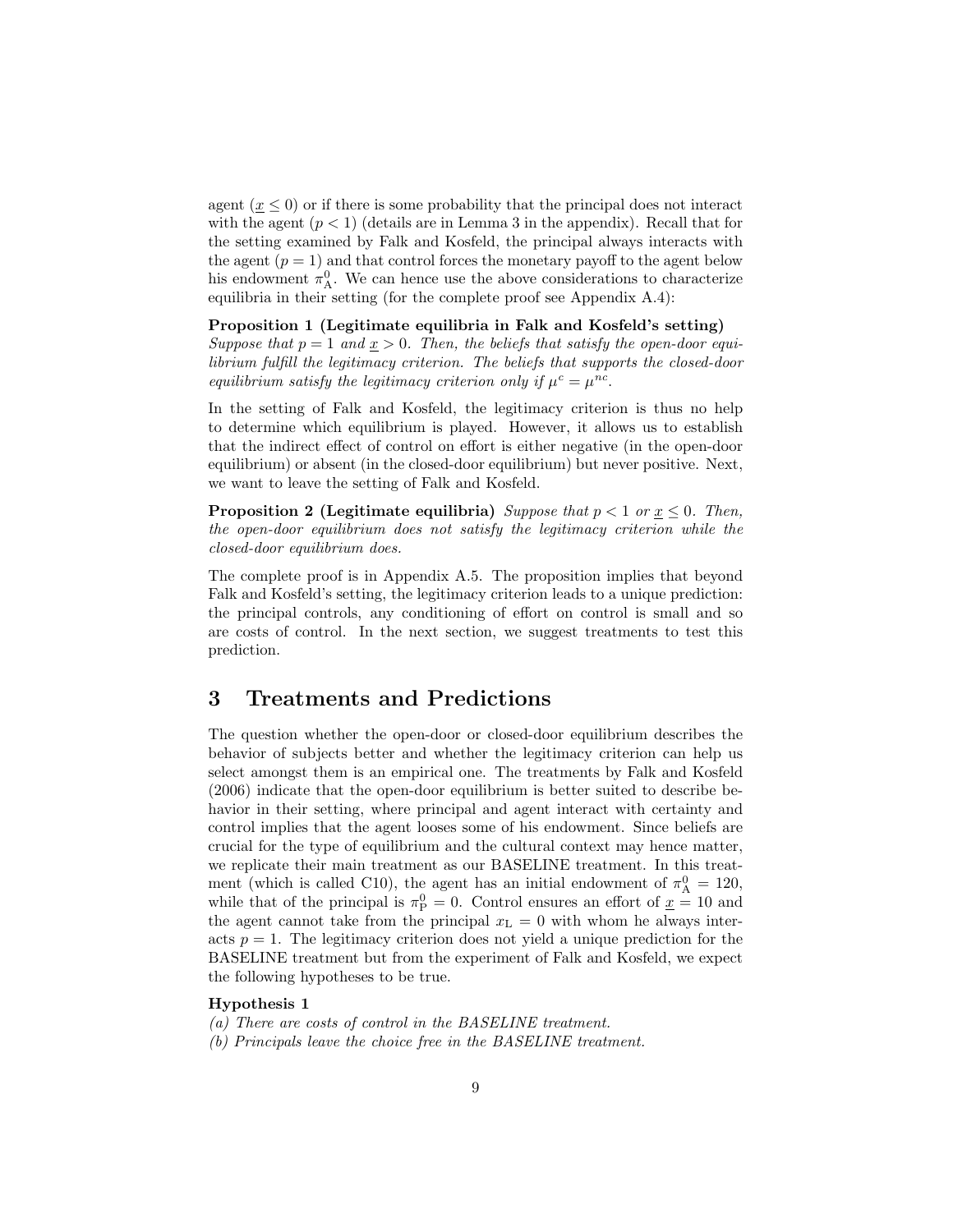Our main focus is on parameter settings where the legitimacy has a unique prediction which we can test. For our second treatment, called ROBOT, we take exactly the same parameter values as in the BASELINE treatment with the exception that interaction no longer takes place with certainty: with probability  $p = 0.5$  the principal faces a selfish robot. If the respective parts of Hypothesis 1 are valid, we can use the BASELINE treatment as a benchmark and expect the following cross-treatment effect.

#### Hypothesis 2

(a) Costs of control are lower in the ROBOT than in the BASELINE treatment. (b) Principals control more often in the ROBOT than in the BASELINE treatment.

While the ROBOT treatment deviates from the BASELINE treatment by the possiblity that the principal interacts with a selfish robot. Our third treatment, called ENDOWMENT, explores a simple change in endowments. In this treatment, the principal starts out with an endowment of  $\pi_{\rm P}^0 = 20$  while the agent begins with  $\pi_A^0 = 110$ . The agent can now steal from the principal  $x_L = -10$ and control prevents stealing  $x = 0$ . The ENDOWMENT treatment and the BASELINE are identical with the exception of a mere shift in the effort label: an effort of  $x$  in the ENDOWMENT treatment leads to the same payoffs as an effort of  $x + 10$  in the BASELINE treatment; control by the principal in both cases ensures a payoff of 20. Again, we can use the BASELINE treatment as a benchmark if the respective parts of Hypothesis 1 are valid. This leads to the following cross-treatment effect.

#### Hypothesis 3

(a) Costs of control are lower in the ENDOWMENT than in the BASELINE treatment.

(b) Principals control more often in the ENDOWMENT than in the BASELINE treatment.

In the next section, we take these hypotheses to the data.

## 4 Procedures

We ran a total of 12 sessions: 4 for each treatment. All sessions were run in the experimental laboratory at the University of Mannheim. Subjects were primarily undergraduate students who were randomly recruited from a pool of approximately 1000 subjects using an E-mail recruitment system. The software was written in Visual Basic 6 and the experiment lasted for approximately 60 minutes (including reading the instructions and final payments).

After the subjects arrived at the laboratory, they were randomly matched in anonymous pairs and seated at the computer terminals. They were handed instructions (included in the appendix) and had 15 to 20 minutes to study them. After everyone had finished reading, they were asked to complete a series of control questions designed to verify their understanding of the experiment.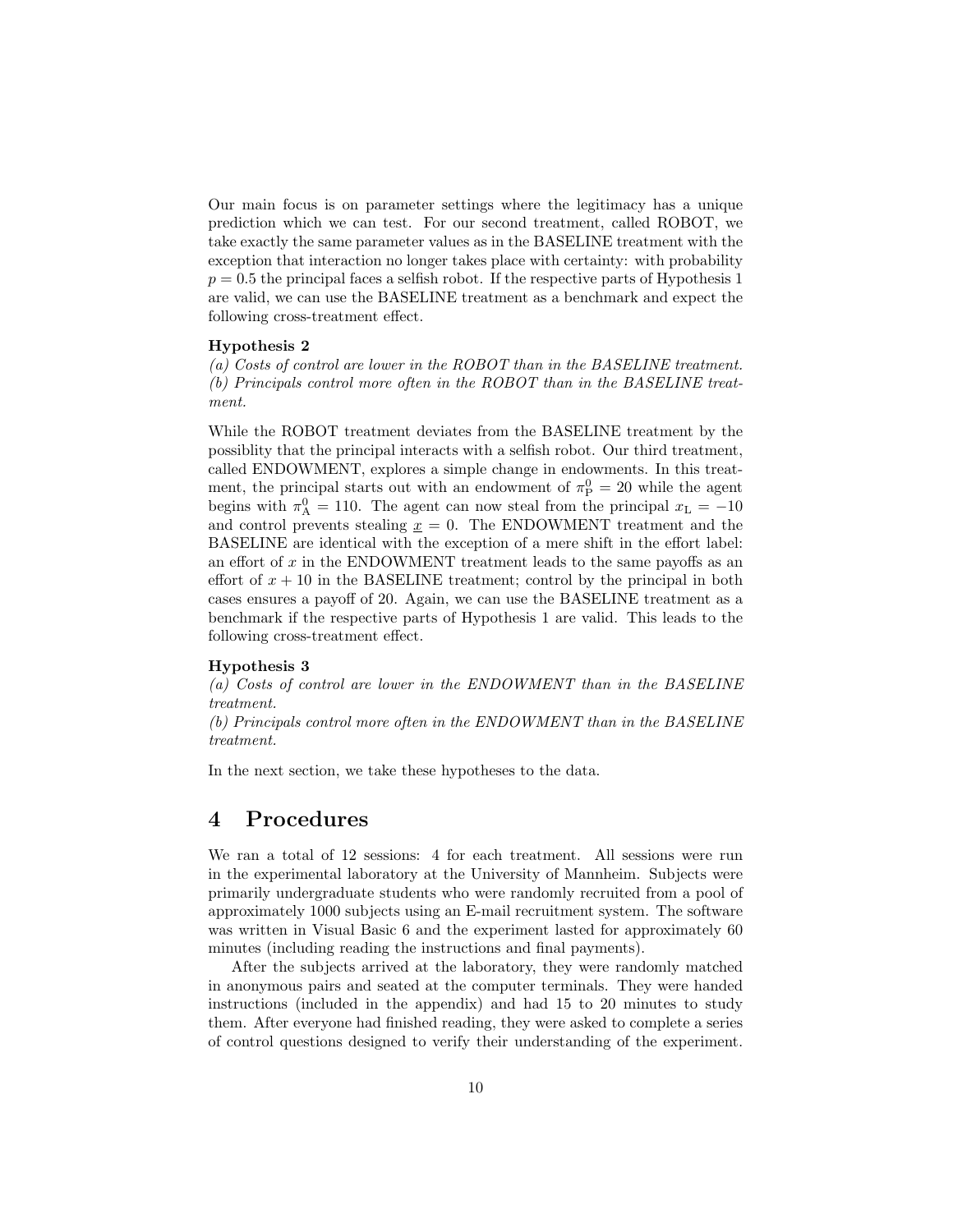When all questions were answered successfully, the experiment began. At the end of the experiment, we paid each subject privately in cash. Each subject received about 10% of their experimental earnings plus  $\epsilon$ 4 show up fee. The average earning was about  $\in$ 10 for the whole experiment.

An innovation of this article is that we actually estimate the indirect effect of control and test whether it is negative, i.e. whether they are hidden costs of control. From the econometricians viewpoint, the choices of the subjects  $x^c$ and  $x^{\text{nc}}$  are random variables:  $X^{\text{c}}$  and  $X^{\text{nc}}$ . Accordingly, the overall effect of control on the principal's payoff is:

$$
2 \cdot (X^{\text{c}} - X^{\text{nc}})
$$

and the indirect effect, defined in equation (5), becomes

$$
2\cdot (X^{\mathrm{c}}-X^{\mathrm{nc}})-2\cdot\left\{\begin{array}{lll}\frac{x}{0}-X^{\mathrm{nc}}&\mathrm{if}&X^{\mathrm{nc}}<\underline{x}\\0&\mathrm{if}&X^{\mathrm{nc}}\geq\underline{x}\end{array}\right\}.
$$

Consequently, the expected indirect effect is:

$$
2 \cdot E(X^{c} - X^{nc}) - 2 \cdot E(\underline{x} - X^{nc} | X^{nc} < \underline{x}) \cdot P(X^{nc} < \underline{x}). \tag{13}
$$

A point estimate for the indirect effect can readily be obtained by replacing the theoretical by empirical moments and the probability by the respective frequency. If we want to know whether hidden costs are present, we have to check whether the indirect effect is significantly smaller than zero. At first glance, it is not obvious how such a test can be performed: the indirect effect comprises expected values but also a probability and thus does not directly lend itself to non-parameteric tests. Fortunately, the indirect effect can be written using a transformed variable:

$$
2 \cdot (X^{c} - X^{nc}) - 2 \cdot \left\{ \begin{array}{ll} \frac{x}{0} - X^{nc} & \text{if } X^{nc} < \frac{x}{2} \\ 0 & \text{if } X^{nc} \geq \frac{x}{2} \end{array} \right\} = 2 \cdot (X^{c} - X^{nc}), \quad (14)
$$

where

$$
\tilde{X}^{\text{nc}} := \left\{ \begin{array}{ll} \underline{x} & \text{if} & X^{\text{nc}} < \underline{x} \\ X^{\text{nc}} & \text{if} & X^{\text{nc}} \geq \underline{x} \end{array} \right\}.
$$

This transformed variable is constructed to eliminate the direct effect of control and leads to the following representation of the expected indirect effect:

$$
2 \cdot E(X^c - \tilde{X}^{nc}). \tag{15}
$$

This simple representation now enables us to use standard tests, such as the Wilcoxon signed rank test, in order to determine whether the expected indirect effect is significantly different from zero.<sup>9</sup>

<sup>9</sup>Falk and Kosfeld (2006) suggest to use a two-sided Wilcoxon signed rank test and a respective transformation to test whether control has a "behavioral impact". Our considerations show that the formal hypothesis behind this test is that the expected indirect effect from equation (13) is significantly different from zero.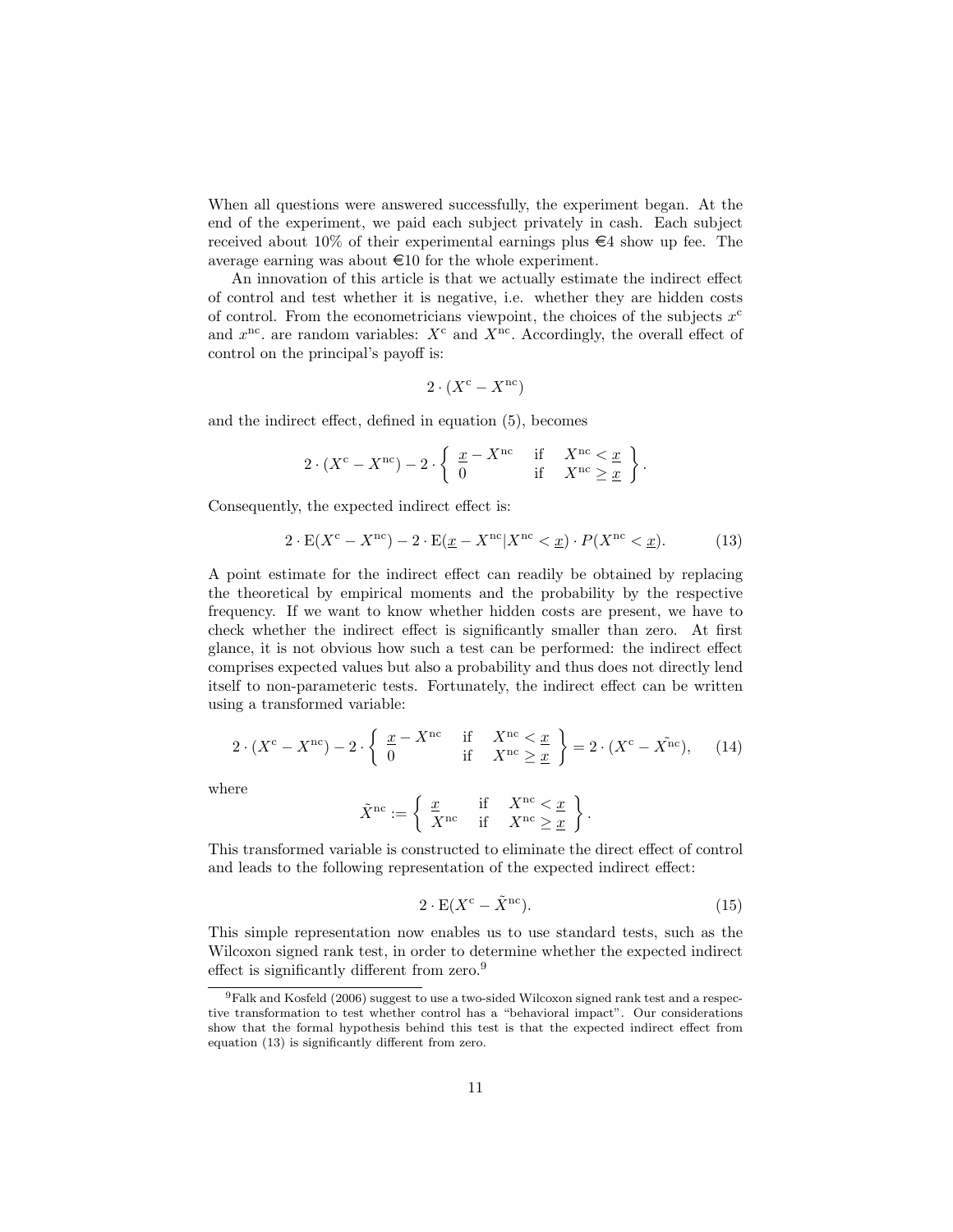## 5 Results

Our first finding replicates an important aspect of the work by Falk and Kosfeld (2006).

Result 1 In the BASELINE treatment, there are hidden costs of control.

There are two necessary conditions for costs of control to exist. First, there must be subjects which exert more than the required level when they are not controlled. Indeed half of the subjects in the BASELINE treatment do so. Second, at least some of these subjects must exert a lower effort when controlled. In other words, they have to condition their effort negatively on control. The left panel in Figure 1 shows the distribution of the effort choices under control and no control. The distribution under control is stochastically smaller which indicates that some subjects provide more effort without control. The right panel in the same figure depicts the distribution of the individual difference between the effort under control and no control for each subject. It shows that



Figure 1: Cumulative distribution of effort (left panel) and of within-subject differences in effort choices for the BASELINE treatment

around 37% of the subjects give less when they are controlled and 18% reduce their effort by ten or more.

When we estimate the indirect effect of control on effort as described in the previous section, we find that it amounts to  $-6.875$ . On average, principals thus incur hidden costs of 7 points when controlling. Is this loss statistically significant? In line with Falk and Kosfeld (2006), we find that hidden costs of control are significant (two-sided exact Wilcoxon signed rank test as well as exact permutation test have p-values< 0.001). Falk and Kosfeld infere the presence of hidden costs of control indirectly from the observation that the overall effect of control is negative. Notice that our approach allows to directly identify the hidden costs of control and test whether they are significant. Indeed, the direct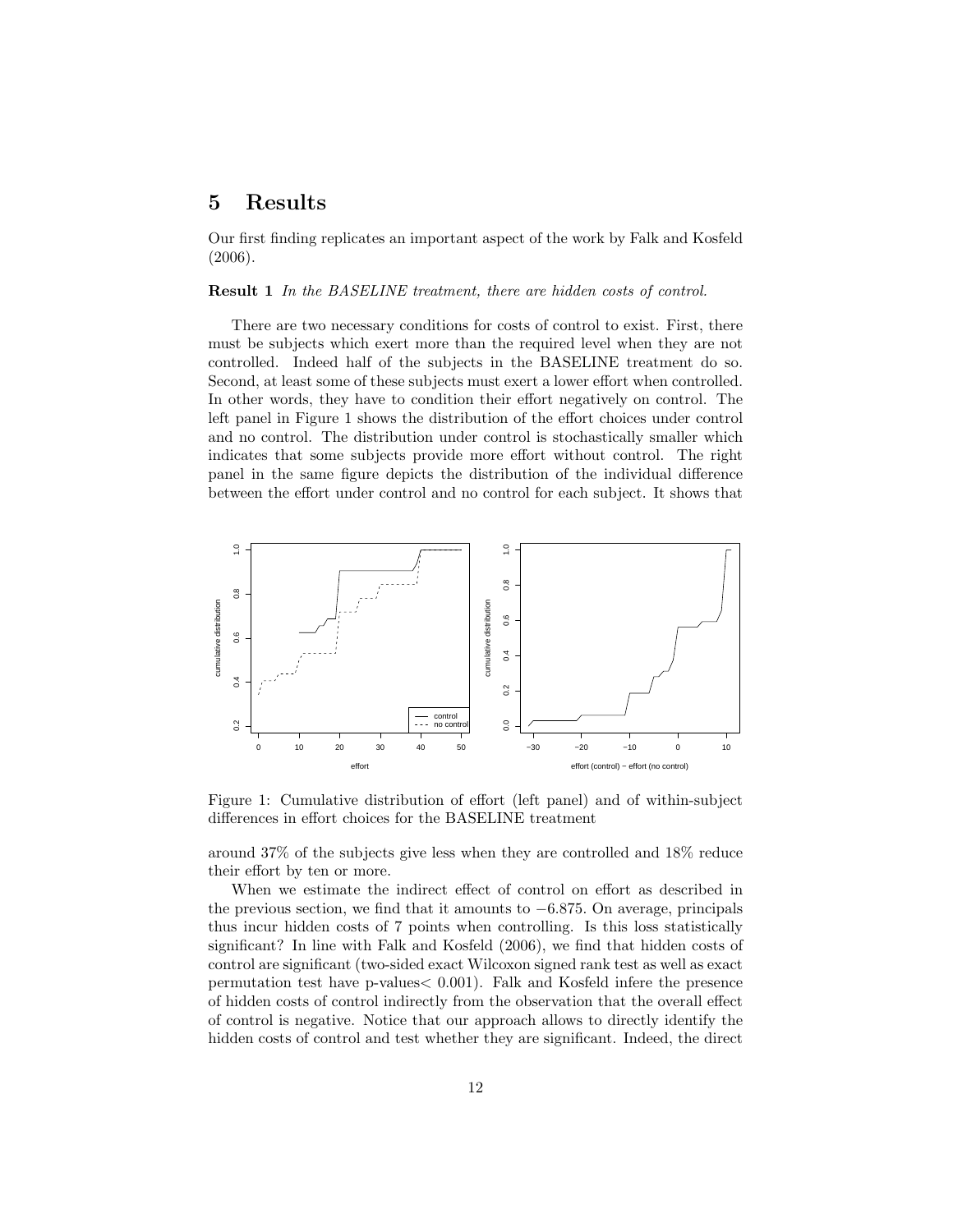and indirect effect cancel each other in our data: the direct effect amounts to 8.313 points so that the overall effect is 8.313-6.875=1.4375 and we cannot reject the hypothesis that the overall effect is zero (The two-sided Wilcoxon signed rank test has a p-value of 0.38 and the permutation test of 0.70).

After having established the existence of costs of control, we now examine how these costs change across treatments.

## Result 2 In comparison to the BASELINE treatment, costs of control are lower in the ROBOT treatment.

In the ROBOT treatment a third of the subjects voluntarily exerts an effort above the minimum requirement–even if they are not controlled. Those subjects can in principle reduce effort when they are controlled. The left panel in Figure 2 illustrates that agents still condition effort on control, while the right panel indicates that the differences between effort under control and no control are considerably smaller in the ROBOT treatment than in the BASELINE treatment. In the ROBOT treatment, 9% of the subjects choose to exert less effort under control while about 37% did so in the BASELINE treatment. Likewise, the share of subjects who "punish" control by reducing effort by 10 or more points drops from 18% in the BASELINE to only 6% in the ROBOT treatment. The estimate for the indirect effect of control amounts to −2.06. they are no



Figure 2: Cumulative distribution of effort for the ROBOT treatment (left panel) and of within-subject differences in effort choices for the BASELINE and ROBOT treatment (right panel)

longer significantly different from zero (the one-sided Wilcoxon signed rank test has p-value 0.78 and the permutation test has a p-value of 0.81). Hidden costs in the ROBOT treatment are only about a third of those in the BASELINE treatment; they are 5.84 points lower. We can verify whether this drop is significant by using representation (15) and testing whether the expected value of  $X^c - \tilde{X}^{nc}$  in the ROBOT treatment is greater than or equal to that in the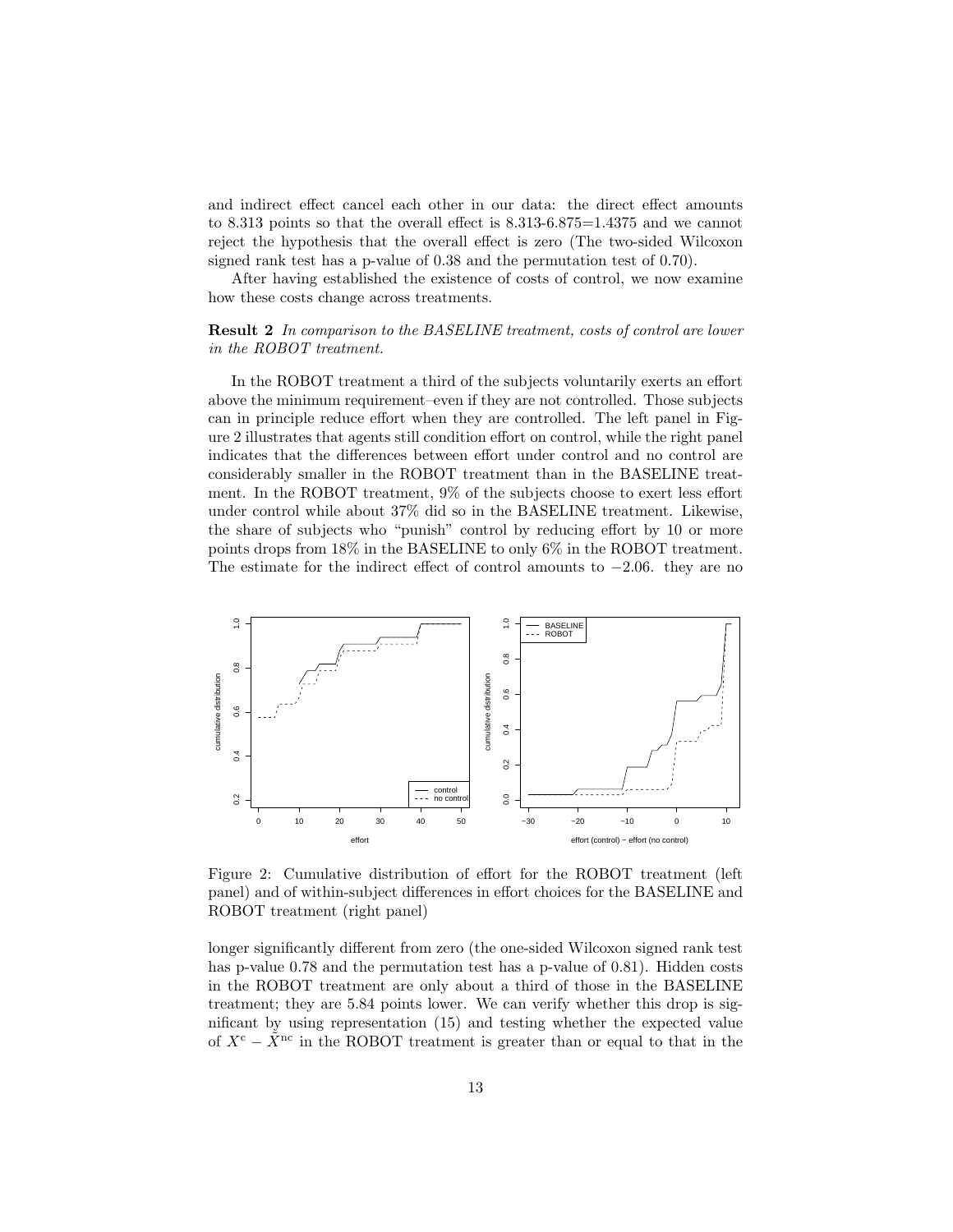BASELINE treatment. Based on two-sample one-sided tests, this hypothesis is rejected (the Wilcoxon signed rank test has  $p$ -value  $\lt 0.01$  and the permutation test has a p-values of 0.06). The hidden costs of control thus decrease when moving to an environment, where control is less likely to be aimed at the agent. This observation resonates with the idea that guilt-averse agents condition less when control teaches them less about the expectation of the principal.

Next, we turn to the differences between the BASELINE and the endowment treatment.

## Result 3 In comparison to the BASELINE treatment, hidden costs of control are lower in the ENDOWMENT treatment.

A third of the subjects gives voluntarily more than the required level and can thus potentially choose a lower effort leven under control. Differently from the BASELINE treatment, the distribution of effort under control is not smaller than without control in the ENDOWMENT treatment—see left panel in Figure 3. The share of subjects that punish the principal for controlling is lower than in the BASELINE treatment and the punishments too: only 11% exert less effort when being controlled and only about 5% reduce there effort by more than 10—see right panel in Figure 3. Recall that the indirect effect can be positive



Figure 3: Cumulative distribution of effort (left panel) and of within-subject differences in effort choices for the ENDOWMENT treatment

if agents choose to exert more effort when they are controlled. If the indirect benefit is positive there are, of course, no hidden costs of control. This is indeed the case for the ENDOWMENT treatment: the estimate for the indirect effect amounts to  $6.\overline{11}$ . If we use the same testing approach as before, we find that the indirect effect in the ENDOWMENT treatment (and hence the hidden costs of control) are significantly lower than in the BASELINE treatment at any conventional level (Wilcoxon signed rank test and permutation test have p-values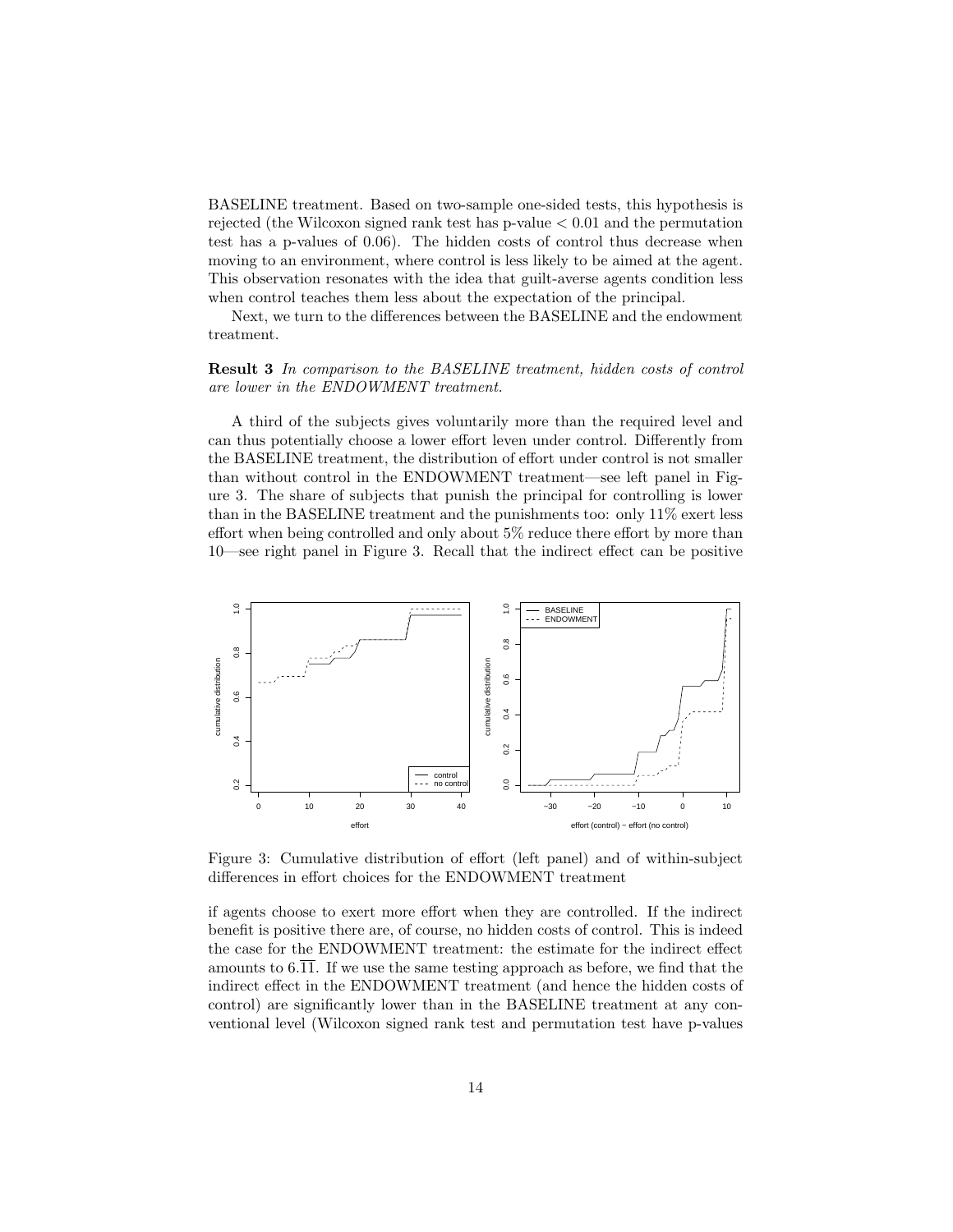below  $< 0.01$ ).<sup>10</sup>

The findigns from the ENDOWMENT treatment mesh well with the idea of legitimacy: if control is legitimate (according to our definition) principals are not punished for controlling.

Next, we turn to the behavior of principals.

Result 4 In comparison to the BASELINE treatment, principals control more often in the ROBOT treatment.

In the BASELINE treatment, the principal controls in 23 of 33 cases. These numbers contrast with the ROBOT treatment, where she controls in 32 out of 33 cases. Figure 4 depicts the shares of principals that control for the three treatments. The share in BASELINE is significantly lower than in ROBOT (p-value for Pearson's  $\chi^2$ -test: < 0.01, p-value for Fisher's exact test: 0.074). Principal's seem to be aware of the fact that controlling leads to lower costs when control is not only concerning the agent but also a selfish ROBOT.



Figure 4: Control by principals across treatments

When interpreting this result, it is important to note that it is a dominant strategy to control in all treatments given the behavior of agents.<sup>11</sup> So a significantly larger proportion of principals controls in the ROBOT treatment although control already maximizes surplus in the BASELINE treatment. Moreover, agents anticipate that principals control more: $^{12}$  in the BASELINE

 $10$ The positive sign of the indirect effect is driven by an agent who exerts the maximal effort when being controlled and no effort otherwise. Excluding this agent from the data does not change the results: hidden costs remain significantly lower in the ENDOWMENT treatment; Wilcoxon signed rank test and permutation test have p-values below  $< 0.01$ ).

<sup>&</sup>lt;sup>11</sup>Based on the C10 treatment by Falk and Kosfeld, we expected no control to be dominant in the BASELINE treatment.

 $^{12}\mathrm{We}$  asked agents what they believe the principal will do. The question was not salient.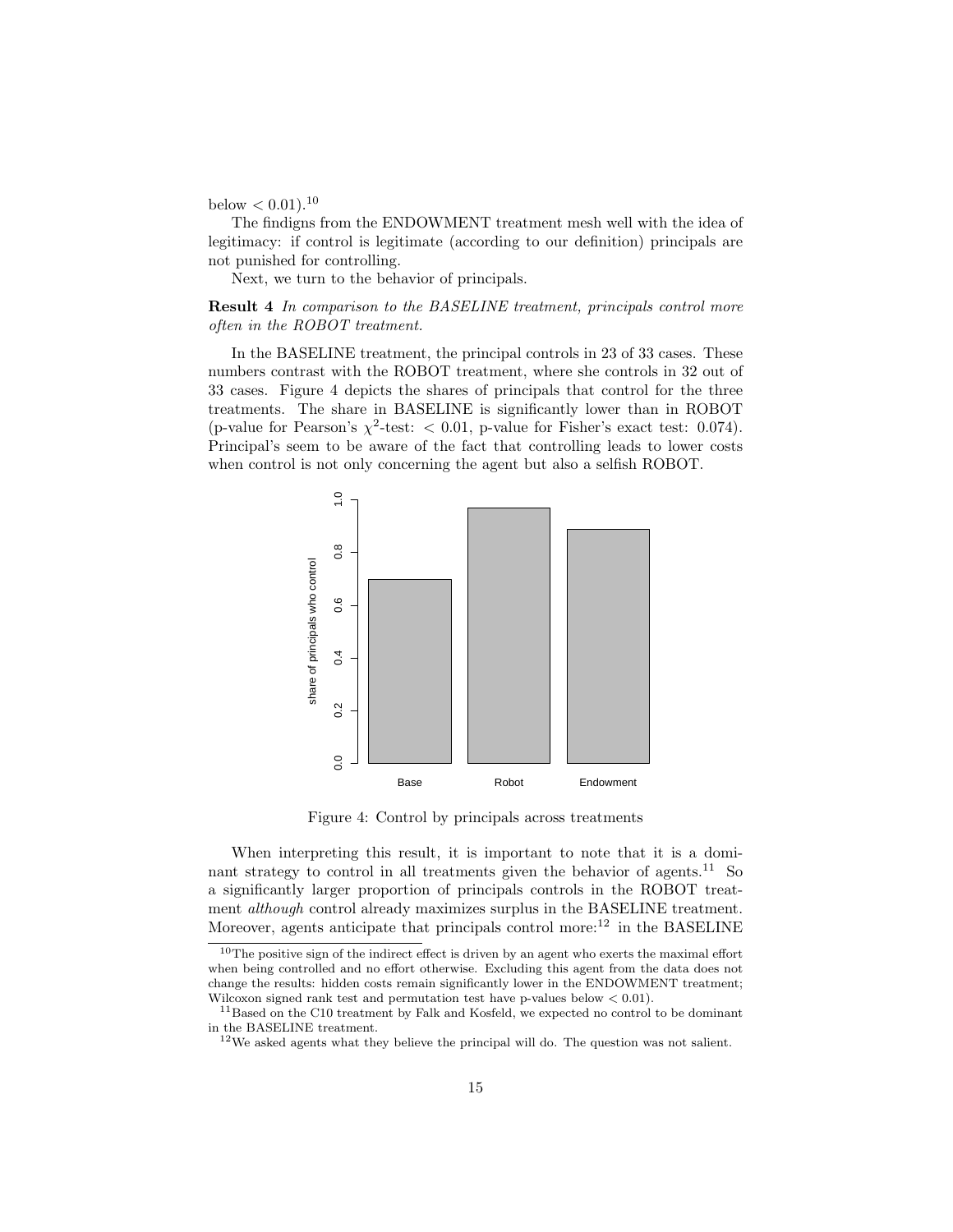treatment 28 of 32 agents expect the principal to control while all 33 agents in the ROBOT treatment expect to be controlled; these differences are weakly significant (p-value for Pearson's  $\chi^2$ -test: 0.06, p-value for Fisher's exact test: 0.05). This finding resonates with the idea how guilt-aversion affects the behavior of agents: in the ROBOT treatment, more agents expect the principal to control than in the BASELINE treatment. As it is the same subject pool from which agents are drawn in both cases, the anticipated increase in control is independent from the subjects. Accordingly, the anticipated increase in control in the ROBOT treatment must result from a source differently from the agent. Accordingly, if the principal acts in accordance with these expectations her actions are less revelatory about the effort she expects. Across all treatments there are seven agents who anticipate no control by the principal; these seven agents seem to belief that the principal expects higher effort from no control. Once controlled they have to update this belief. The fact that five of these agents indeed exert lower effort when controlled is additional, albeit anecdotal, confirmation that costs of control result from guilt aversion.

Result 5 In comparison to the BASELINE treatment, principals control more often in the ENDOWMENT treatment.

While about 70% of the principals control in the BASELINE treatment, ca. 90% control in the ENDOWMENT treatment. These differences are significant at a 5% level (p-value for Pearson's  $\chi^2$ -test: 0.0464, p-value for Fisher's exact test: 0.0457). Principals seem to be aware that control is less costly in the ENDOWMENT treatment relative to the BASELINE treatment.

## 6 Conclusion

We have re-examined the idea that controlling entails costs in the light of the theory of guilt aversion. Together with a legitimacy refinement, this theory gives us predictions on how costs of control change in different contexts. We have studied two variations of the orginal experiment by Falk and Kosfeld (2006). In the first, control is not specifically aimed at the agent. In the second, control does not reduce the agent's endowment but is in line with the social norm of property. In both cases, we expect costs of control to be lower because the control by the principal is legitimate. We find these predictions confirmed. Our findings highlight that costs of control are highly specific to the context in which control is exerted. If control is expected for reasons independent of the individual agent, the costs of control are significantly lower. Falk and Kosfeld (2006) suggest that control may be an attractive option for the principal when it is particularly effective. Our study uncovers two other reasons: the agent may not take control personally or may show understanding for the principal's behavior.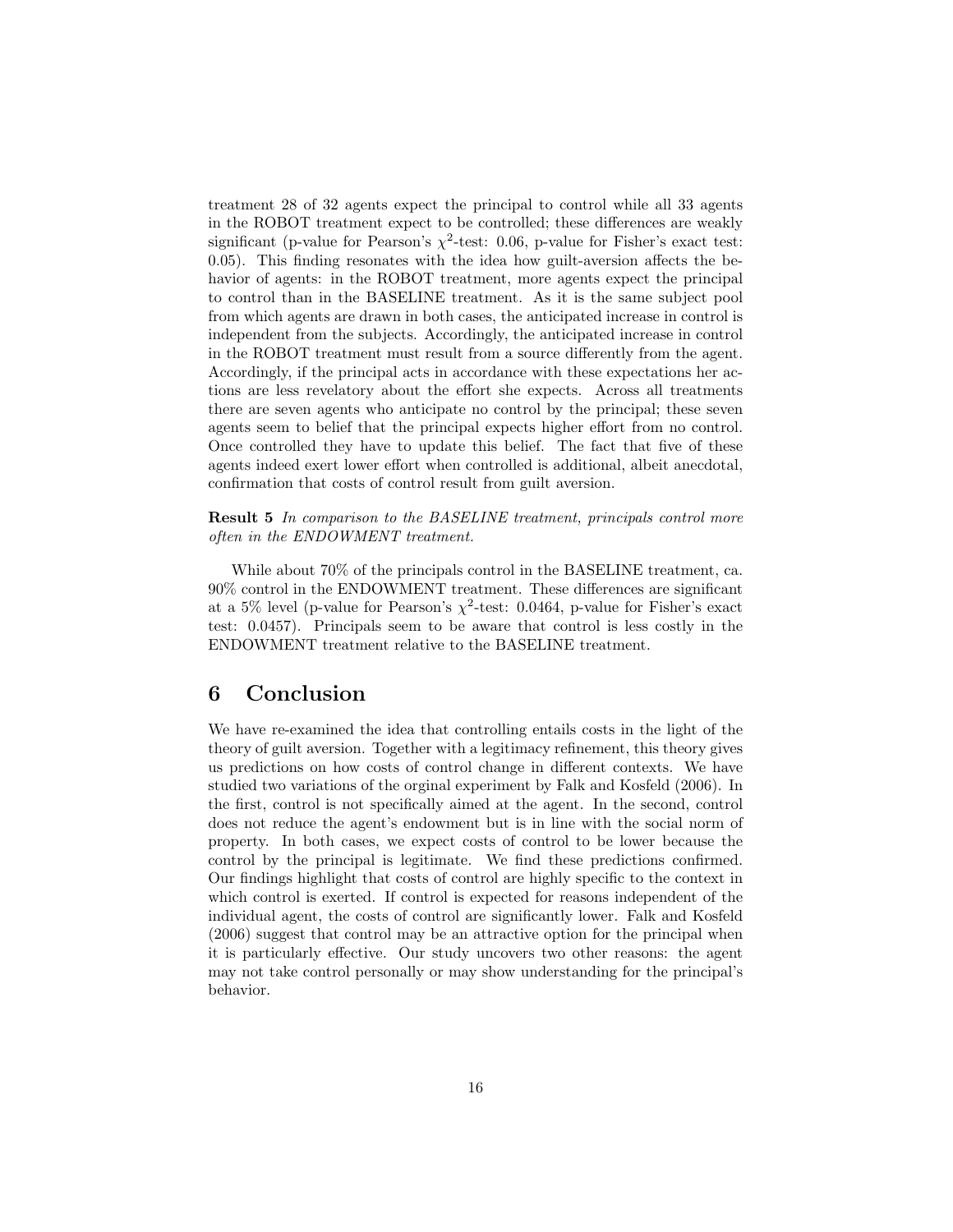## References

- Battigalli, P., and M. Dufwenberg (2005): "Dynamic Psychological Games," Working Paper 287, IGIER.
- (forthcoming): "Guilt in Games," American Economic Review, Papers and Proceedings.
- Charness, G., and M. Dufwenberg (2006): "Promises and Partnership," Econometrica, 74, 1579–1601.
- Dufwenberg, M., and G. Kirchsteiger (2004): "A theory of sequential reciprocity," Games and Economic Behavior, 47(2), 268–298.
- FALK, A., AND U. FISCHBACHER (2006): "A theory of reciprocity," Games and Economic Behavior, 54(2), 293–315.
- FALK, A., AND M. KOSFELD (2006): "The Hidden Costs of Control," American Economic Review, 96(5), 1611–1630.
- FEHR, E., AND K. M. SCHMIDT (1999): "A Theory Of Fairness, Competition, And Cooperation," The Quarterly Journal of Economics, 114(3), 817–868.
- GEANAKOPLOS, J., D. PEARCE, AND E. STACCHETTI (1989): "Psychological Games and Sequential Rationality," Games and Economic Behaviour, 1(1), 60–79.
- Rabin, M. (1993): "Incorporating Fairness into Game Theory and Economics," American Economic Review, 83(5), 1281–1302.

## A Appendix

#### A.1 Auxiliary results

Lemma 1 In all equilibria, the agent meets the expectations of the principal.

Proof. Consistency requires that the expected values of the agent's second order beliefs are identical to that of the principal's first order beliefs. The principal's expectations are thus  $\mu^{nc}, \mu^{c}$  in equilibrium. Suppose the agent chooses a strategy such that  $\tilde{x}^i > \mu^i$  instead of  $x^i = \mu^i$ . Then, effort costs increase by  $\tilde{x}^i - x^i$  and the deviation is not profitable. On the other hand, if the agent chooses a strategy  $\tilde{x}^i < \mu^i$  instead of  $x^i = \mu^i$ . Guilt increases by more than  $\tilde{x}^i - x^i$  and the deviation is also not worthwhile. Overall, the agent thus chooses  $x^i = \mu^i$  and meets the expectations.

Lemma 2 Deviating to 'no control' is always legitimate.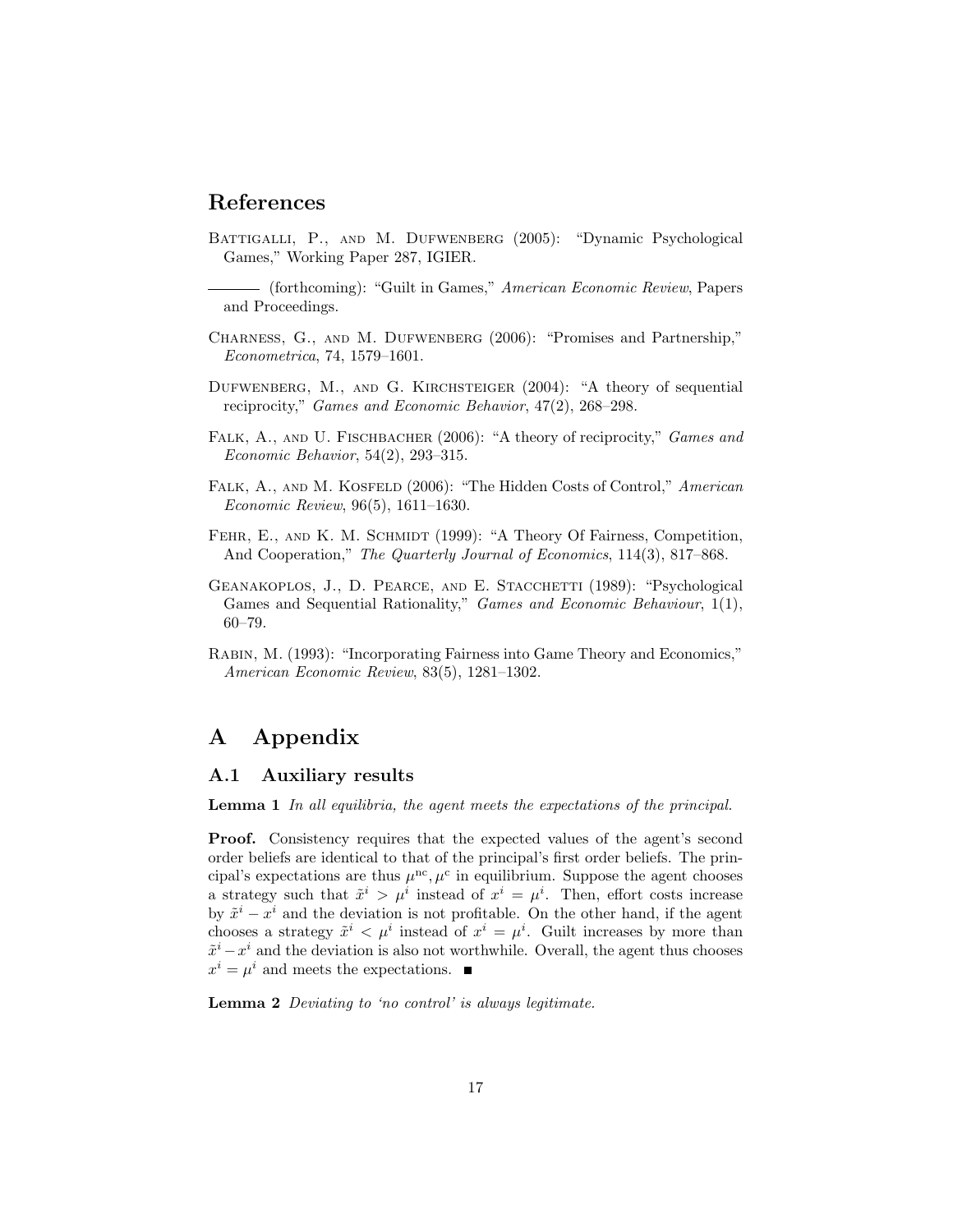**Proof.** Consider for instance  $\hat{x} = x_L$ , which is available under the deviation. It satisfies Condition (11) because  $\pi_A^1(x_L, x_L) = \pi_A^0 > \pi_A^0 - \underline{x} \ge \pi_A^0 - \underline{x}^* = \pi_A^*$ . Moreover, it also satisfies part (i) of Condition (12) as  $\pi_A^{\bar{1}}(x_L, x_L) = \pi_A^0$ .

**Lemma 3** Deviation to control is not legitimate if and only if  $p = 1$  and  $x > 0$ .

**Proof.** First note, that Condition (11) is satisfied by any  $\hat{x} \in \mathcal{X}$ , where  $\mathcal{X} :=$  ${x \mid x \leq x \leq x^{nc}}$ , because the agent is then at least as well off under deviation as in the equilibrium,  $\pi_A^1(\underline{x}, \hat{x}) = \pi_A^0 - \hat{x} \ge \pi_A^0 - \mu^{\text{nc}} = \pi_A^*$ .

If  $\underline{x} \leq 0$ , part (i) of Condition (12) is satisfied for  $\hat{x} = 0$  because  $\pi_A^1(\underline{x}, \hat{x}) =$  $\pi_{\rm A}^0$ . Conversely, if  $\underline{x} > 0$ , there is no  $\hat{x} \in \mathcal{X}$  that fulfills part (i) because control then forces the agent to give up some of the initial endowment:  $\pi_A^0 > \pi_A^0 - \underline{x}$ . Hence, part (i) is fulfilled if and only if  $\underline{x} \leq 0$ .

If  $p < 1$ , part (ii) of Condition (12) is satisfied for  $\hat{x} = x^{\text{nc}}$  because  $\pi_{\text{P}}^1(\underline{x}, \hat{x}) =$  $2 \cdot (px^{nc} + (1-p)x) \ge \pi_P^1(\underline{x}, \hat{x}) = 2 \cdot (px^{nc} + (1-p)x_L)$ . Conversely, if  $p = 1$ , there is no  $\hat{x} \in \mathcal{X}$  that fulfills part (ii) because the principal gets at most the equilibrium payoff:  $\pi_{\rm P}^1(\underline{x}, \hat{x}) \leq \pi_{\rm P}(x_{\rm L}, x^{\rm nc}) = \pi_{\rm P}^*$ . Accordingly, part (ii) is fulfilled if and only if  $p < 1$ .

Summarizing, control is not legitimate if and only if  $p = 1$  and  $x > 0$ .

## A.2 Proof of Proposition 3

Proposition 3 (Existence of closed- and open-door equilibria) If the probability of interaction p is sufficently large,  $\frac{1-p}{p} < \frac{\pi_A^0 - x}{x - x_L}$ , there is an open-door equilibrium. There is always a closed-door equilibrium.

Proof. First, we prove existence of closed-door equilibria. Consider the following candidate. By definition, the principal controls. The whole probability mass of the principal's first-order beliefs  $\alpha$  is focused on the strategy  $x^{\text{nc}} = x^{\text{c}} = \underline{x}$ . Define second-order beliefs of the agent consistently, such that  $\mu^{nc} = \mu^{c} = \underline{x}$ . By Lemma 1, the agent meets these expectations and plays  $x^{\text{nc}} = x^{\text{c}} = \underline{x}$ . On the other hand, a deviation by the principal to 'no control' yields the same payoff and is hence not profitable.

Second, we show that no open-door equilibria can exist if  $p$  is too small. For an open-door equilibrium to exist, the principal must have an incentive to leave the choice free:  $p(x^{\text{nc}} - x^{\text{c}}) > (1-p)(\underline{x} - x_{\text{L}})$ , where strictness results from our assumption that the principal controls when she is indifferent. The largest value that can be attained by the costs of control on the left-hand side is  $\pi_A^0 - \underline{x}$ . Accordingly, open-door equilibria can only exist if

$$
\frac{1-p}{p} < \frac{\pi_A^0 - \underline{x}}{\underline{x} - x_\mathrm{L}}.\tag{16}
$$

Third, we prove that there is an open-door equilibrium if the preceding condition is met. Consider the following candidate. The principal expects the agent to contribute the complete endowment under no control and nothing else:  $x^{\text{nc}} = \pi_A^0$